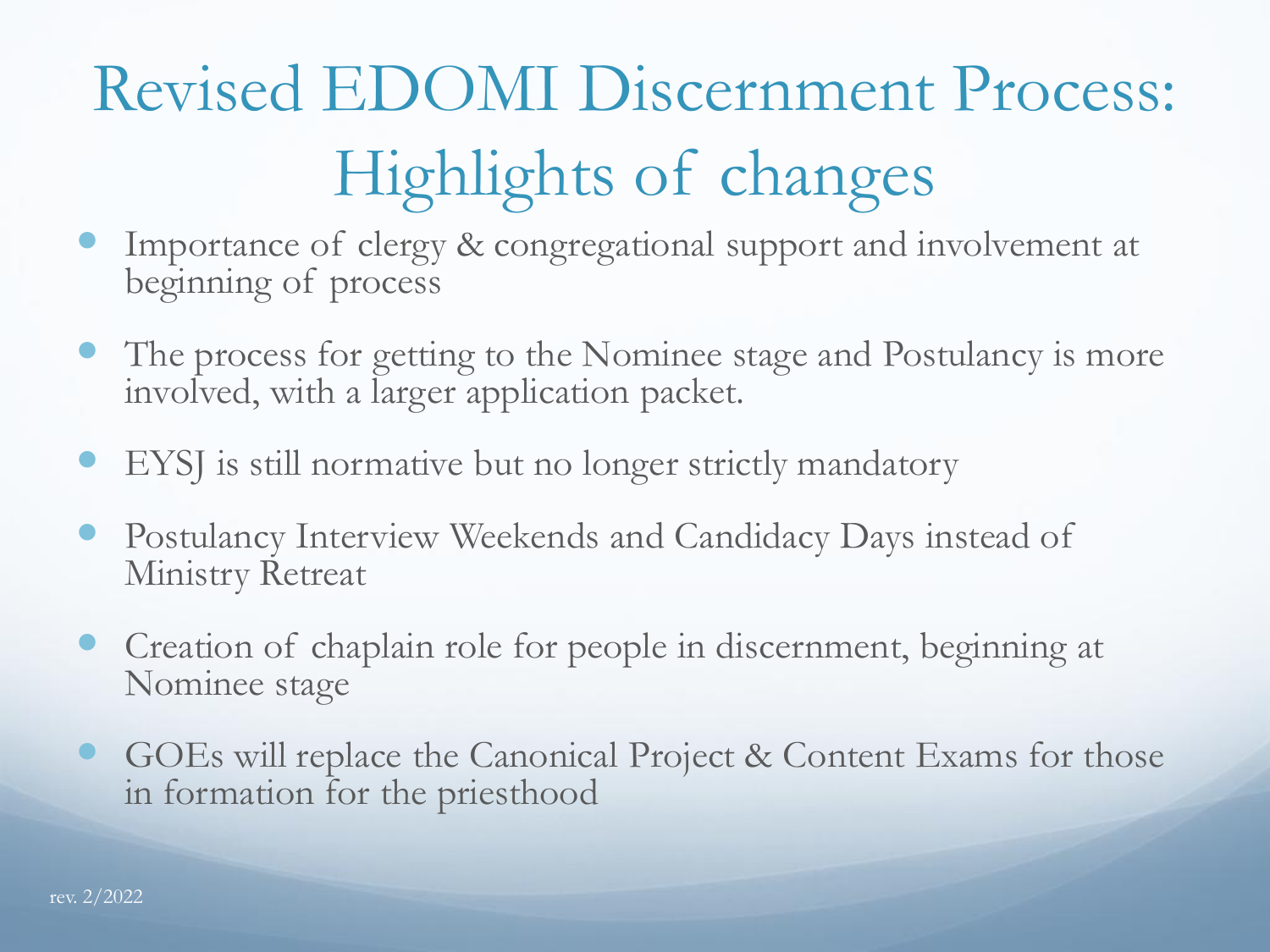## Revised EDOMI Discernment Process: Early Discernment Stage



Community Discernment Committee is formed to further discern what ministry God might be calling this person into at this time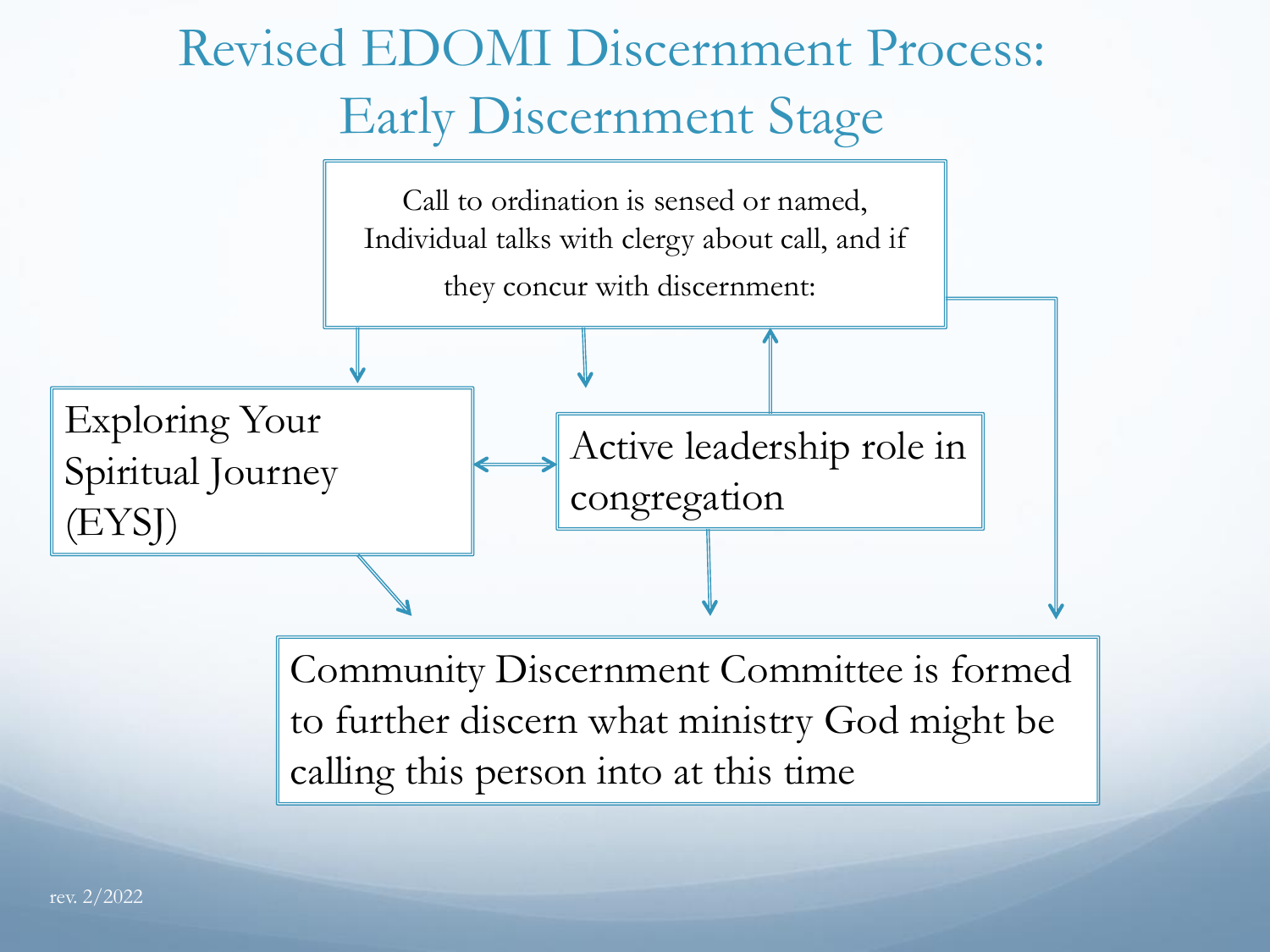#### Revised EDOMI Discernment Process: Discernment



Nominee Packet Submitted to Bishop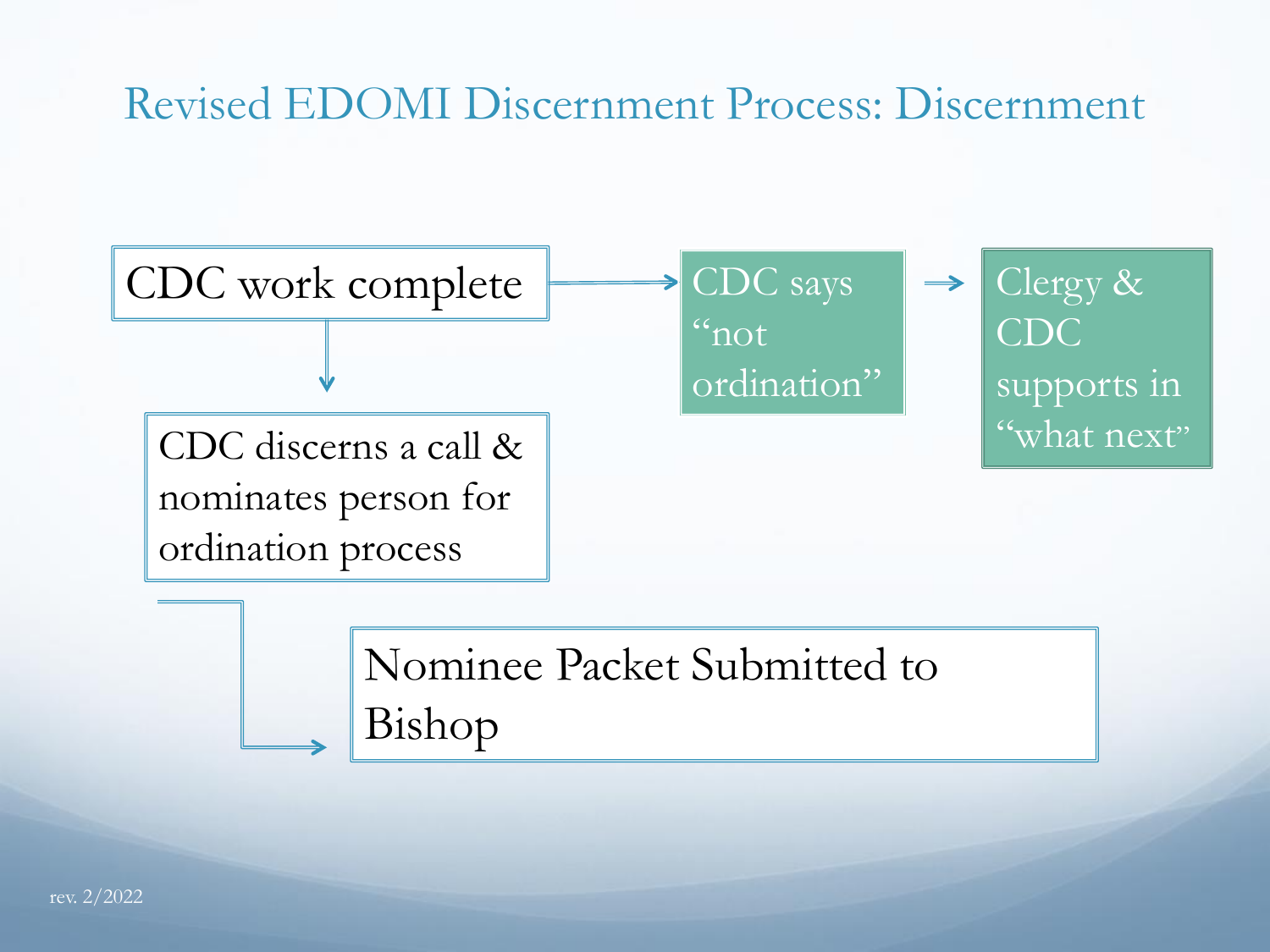## Nominee Packet Revised EDOMI Discernment Process:

- Personal Information Form (including references and required info in TEC canon 3.6.2.b or canon 3.8.2.b )
- Letter from Priest-in-Charge (using Clergy Sponsor Letter Form )
- Report from the Community Discernment Committee
- Nominee Essays (no more than 1500 words each)
	- Spiritual Autobiography
	- Dismantling Racism
	- Living Faith in Context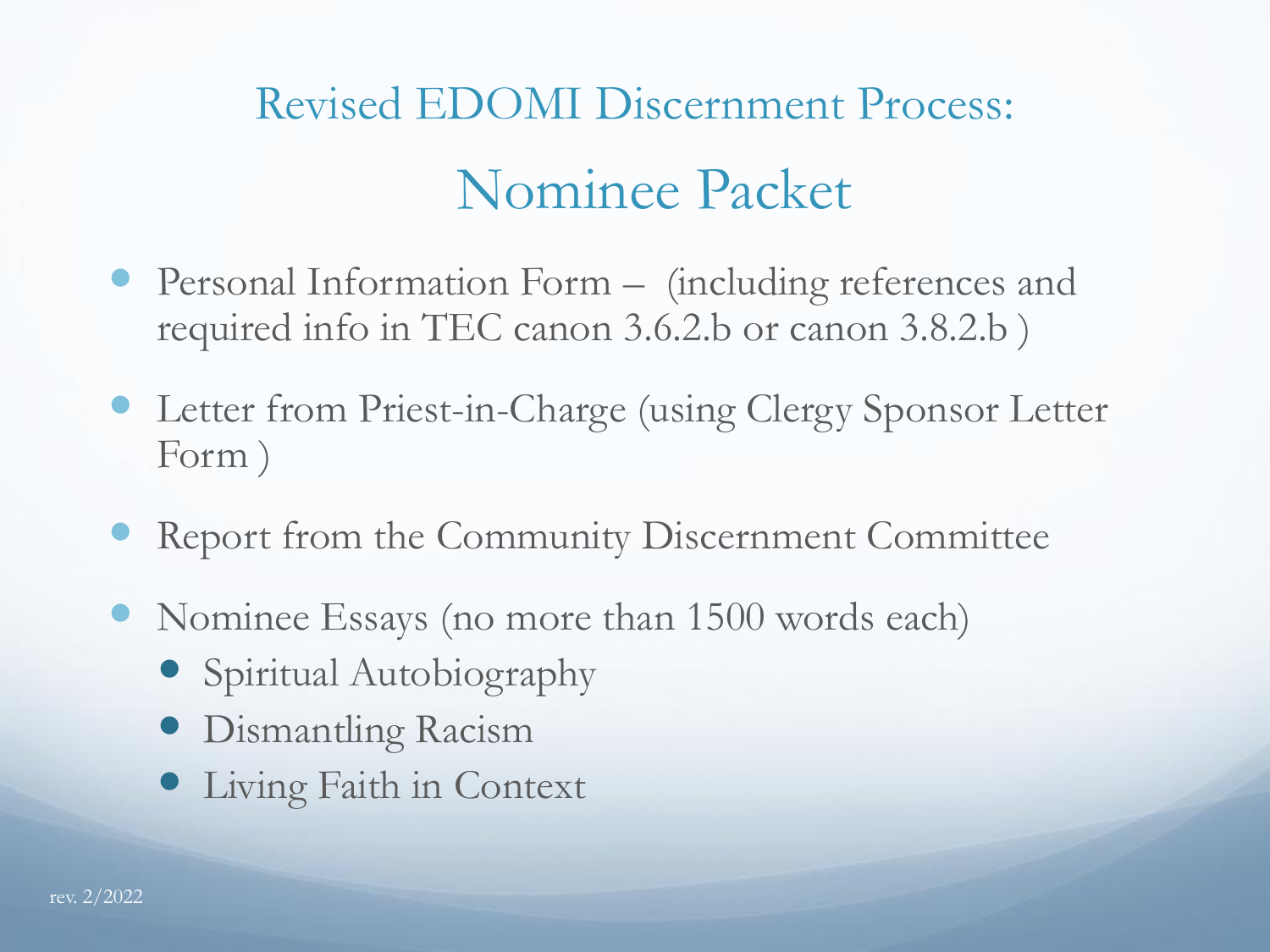#### Revised EDOMI Discernment Process: Applying for Postulancy

Nominee Packet reviewed by bishop & small COM team, and applicant meets with Bishop, team, and sponsoring clergy  $\parallel \quad \longrightarrow \quad$  Bishop says

> Bishop says YES – applicant officially becomes a nominee and completes Postulancy Interview Packet



Clergy & CDC supports in "what next"

Prepare for Postulancy Interview Weekend:

- Connection with chaplain
- Congregational Support Letter
- Canonical Pysch & Physical evaluations
- Background check complete
- Spiritual Director & therapist engaged
- Nominee is invited to a Postulancy Weekend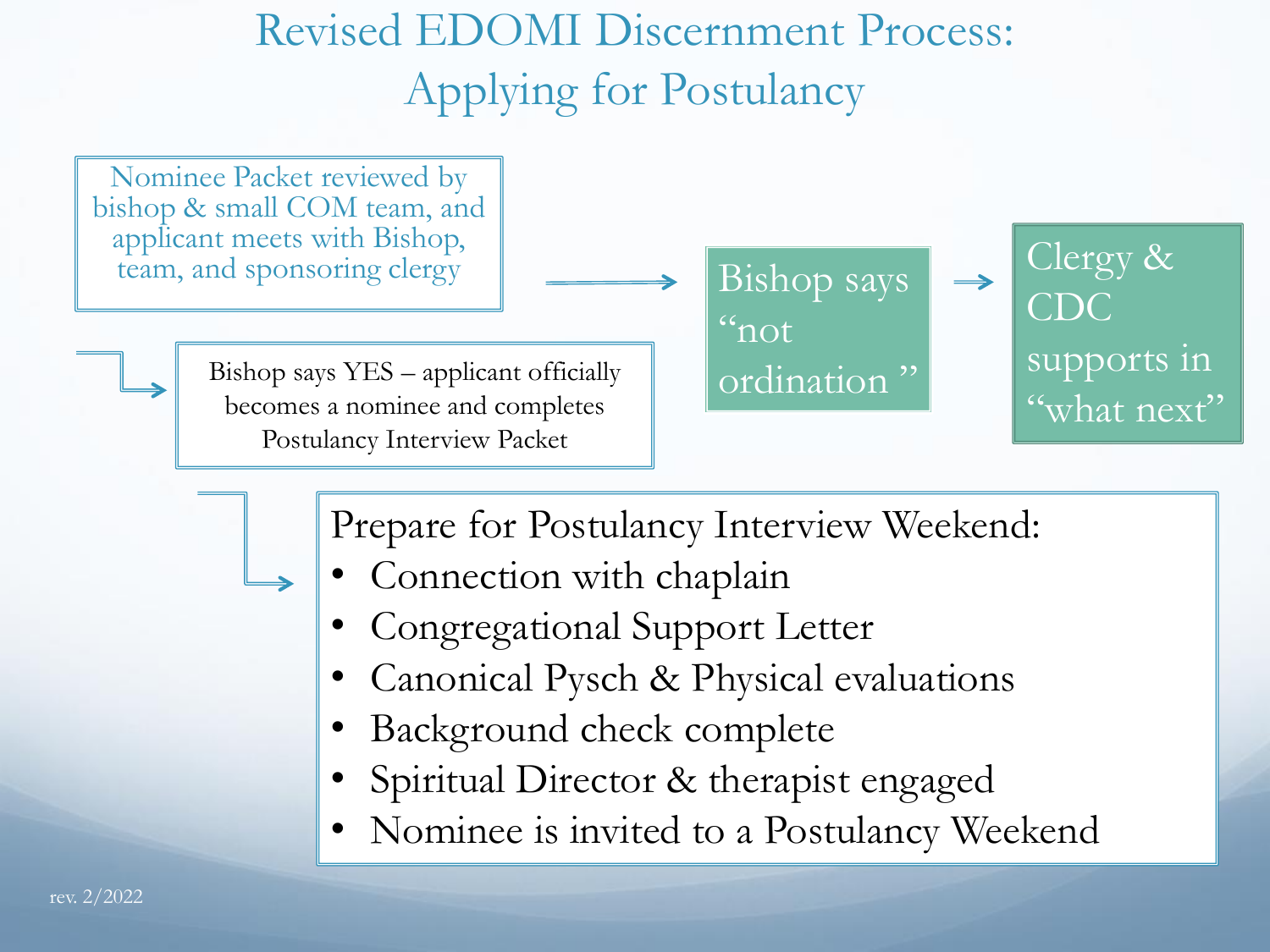#### Revised EDOMI Discernment Process: Postulancy Weekend

- Up to four nominees participating, for either clerical order
- Weekend team includes the bishop, host/COM chair, chaplain and "listening" teams focused on our competency areas:
	- Compelling faith
	- Spiritual & Emotional maturity
	- Leadership and Context
	- Clarity of ministry and call
- Nominees may be asked make a presentation of a ministry project they have done (lead a Bible study, talk about an outreach project, etc.)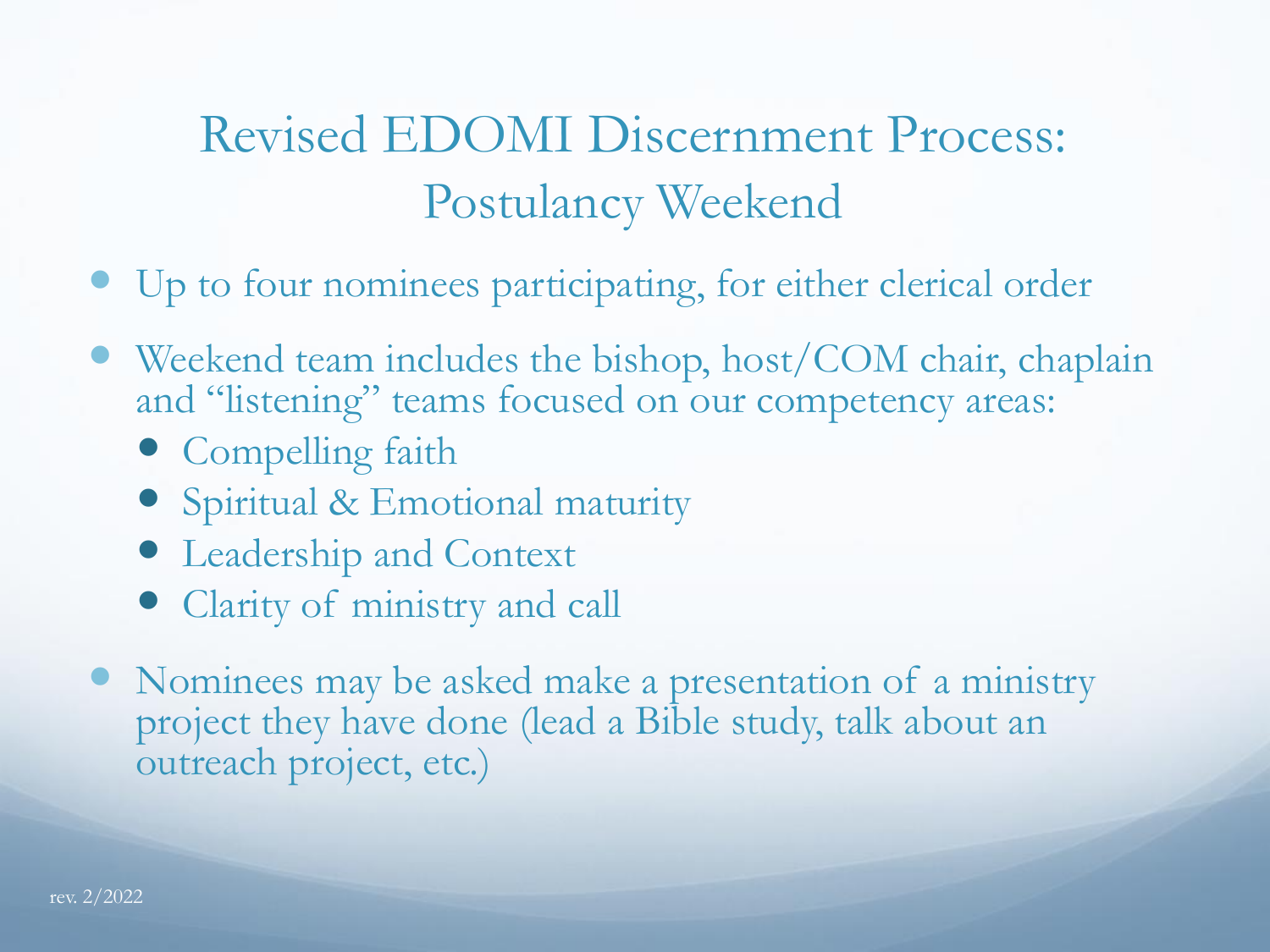#### Revised EDOMI Discernment Process: Postulancy Weekend

Nominees will have a "what's next" answer at the weekend

Not yet – formal written plan for action needed for possible reconsideration, chaplain remains in support

Not ordination – chaplain remains in support for one year

Yes to Postulancy:

- Formation plan drafted at the Postulancy weekend
- COM Advisor assigned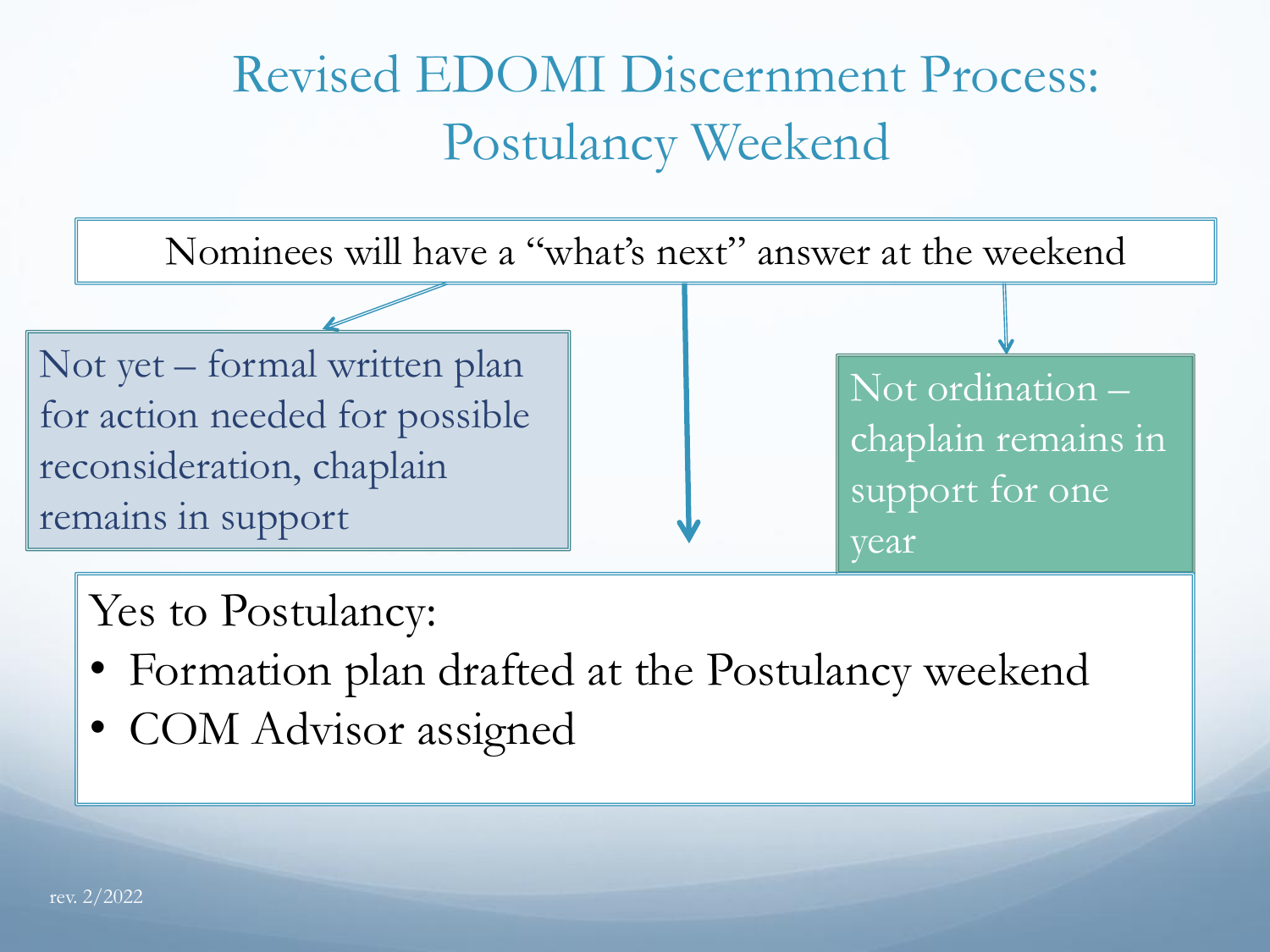#### Revised EDOMI Discernment Process: Postulancy

During this phase, the Postulant will:

- Continue to be engaged in a worshipping community
- Be assigned to a COM advisor
- Engage in their formation and education, as laid out in their formation plan with the Bishop and COM
- Continue to work with a spiritual director and therapist
- Write Ember Day letters to the Bishop
- Complete Clinical Pastoral Education, and file evaluation with the bishop's office
- Participate in Community Organizing training
- Complete trainings required by canon for ordination:
	- Safeguarding training
	- Anti-racism training
	- Canon law, including Title IV training
- For those on the Deacon track: Minimum Content Exams for the BCP and Scripture

> *Postulants on the priest track will take General Ordination Exams (GOEs), typically after candidacy is granted*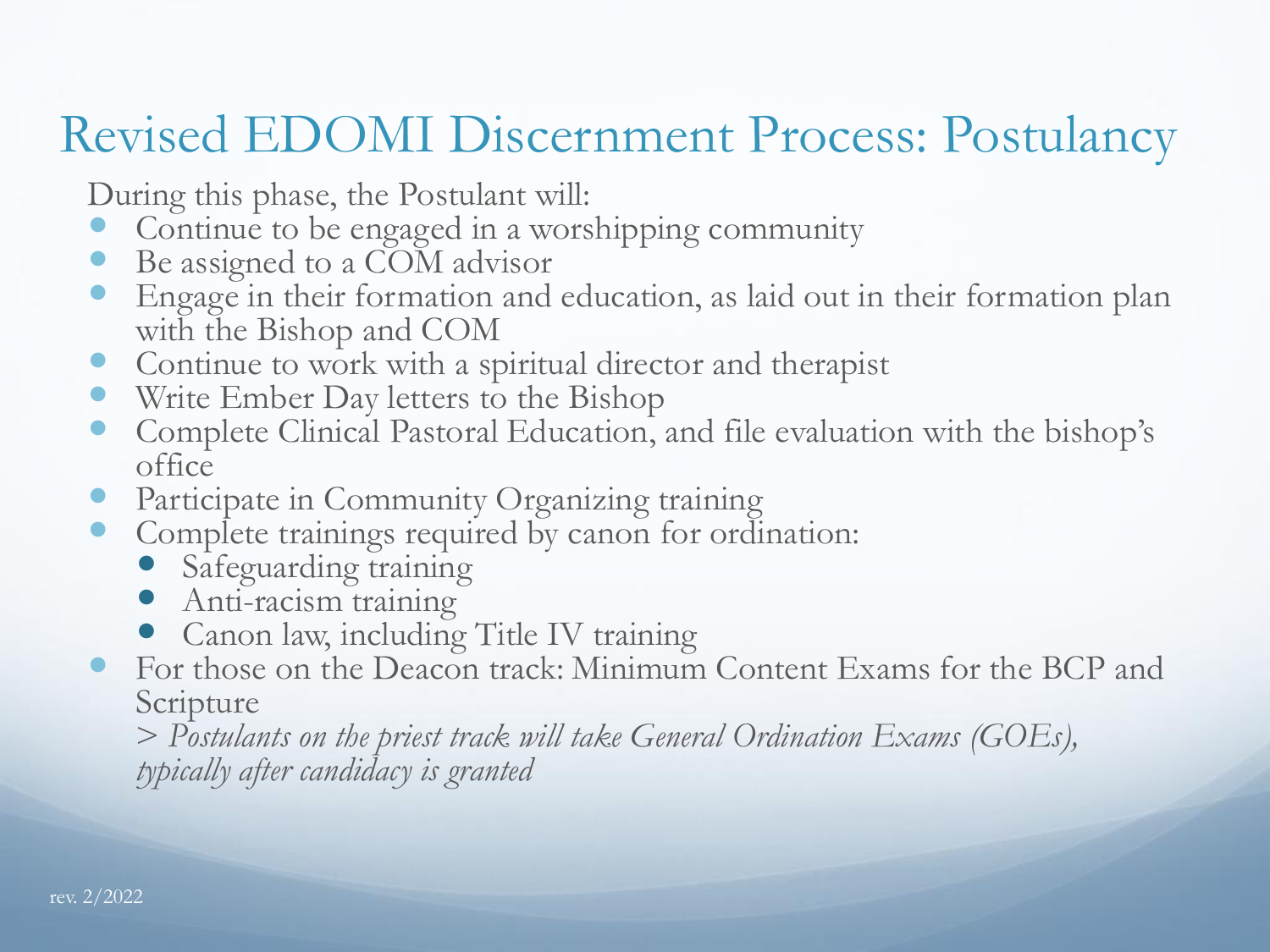### Revised EDOMI Discernment Process: Applying for Candidacy

Approximately one year before "expected" ordination to the diaconate (whether vocational or transitional), the Postulant will apply for candidacy. The Candidacy Application Packet includes:

- Application Letter and Candidacy Essay from Postulant
- Letter of support from sponsoring congregation
- Letter of support from Field Ed supervisor
- Progress report and evaluation from formation program (such as a "Middler Evaluation")

After the packet is submitted, the applicant will be invited to a Candidacy Interview Day with a team from the COM and Standing Committee.